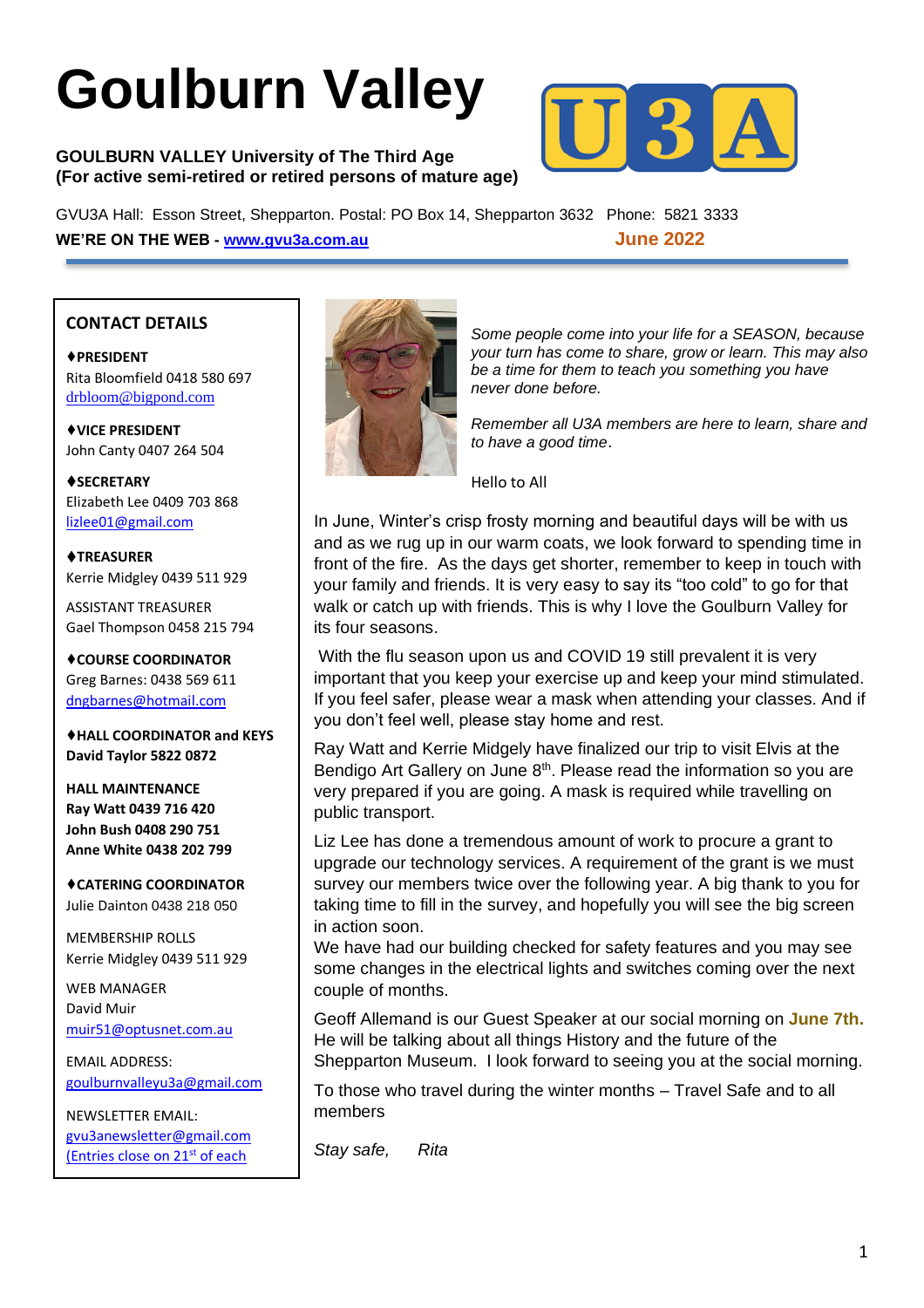## **[CREATIVE CRAFTS](https://www.gvu3a.com.au/creative-craft)**

It is good to see members coming to Craft even though the weather is cooling down. The creation of the projects and the chat keep us warm and motivated.

New members to the group are always welcome. Come along and share.

We wish Joy Findlow a speedy recovery and it is good to hear that Thurlie is making progress. Hope to see both of you back with us soon.

Stay safe everyone.

Contact: Gael Thompson 0458 215 794

#### **WALK & TALK**

Some members of the Walk and Talk group will be going to Bendigo, but there will definitely be a June walk as below.

**On Wednesday June 8** our walk will be at Cussons Park, Tatura, followed by a visit to the Tatura Bakery for a vanilla slice and coffee. After that, we will take a close look at the art work on the prestressed concrete water tower in Tatura featuring General Sir John Monash, who as an engineer 100 years before, designed that water tower. It is the longest surviving example of a reinforced concrete tower of its kind in Victoria.

Please meet at the U3A car park at 8.45am for a 9am start in shared transport. Bring your morning tea to have when we get there, and wear clothes and shoes suitable for the climate of the day. New members are particularly welcome to join us for this walk which is on flat ground. It is a

good way to meet new people and catch up with old friends as we walk along. Please contact Christine Wilson or Marg Clarke for further information on this walk.

A group of ten walkers went to the Winton Wetlands in May. We met at Bill Friday Swamp for morning tea before starting our walk along the spit walk to the Lunette Lookout. One group followed the old lake edge, while the other drove to the lookout and walked around the island. Two of the stronger walkers did the longer return walk, viewing the Long-Necked Turtle on the way, while the others took the cars back to the start. We then enjoyed our lunch back at Bill Friday Swamp. Thanks to Allan and Christine Wilson for being the guides for this walk.



The July walk will be on the 13th July to Balmattum Hill, Euroa.

David Taylor 0412802427 and Christine Wilson (0428 399 648)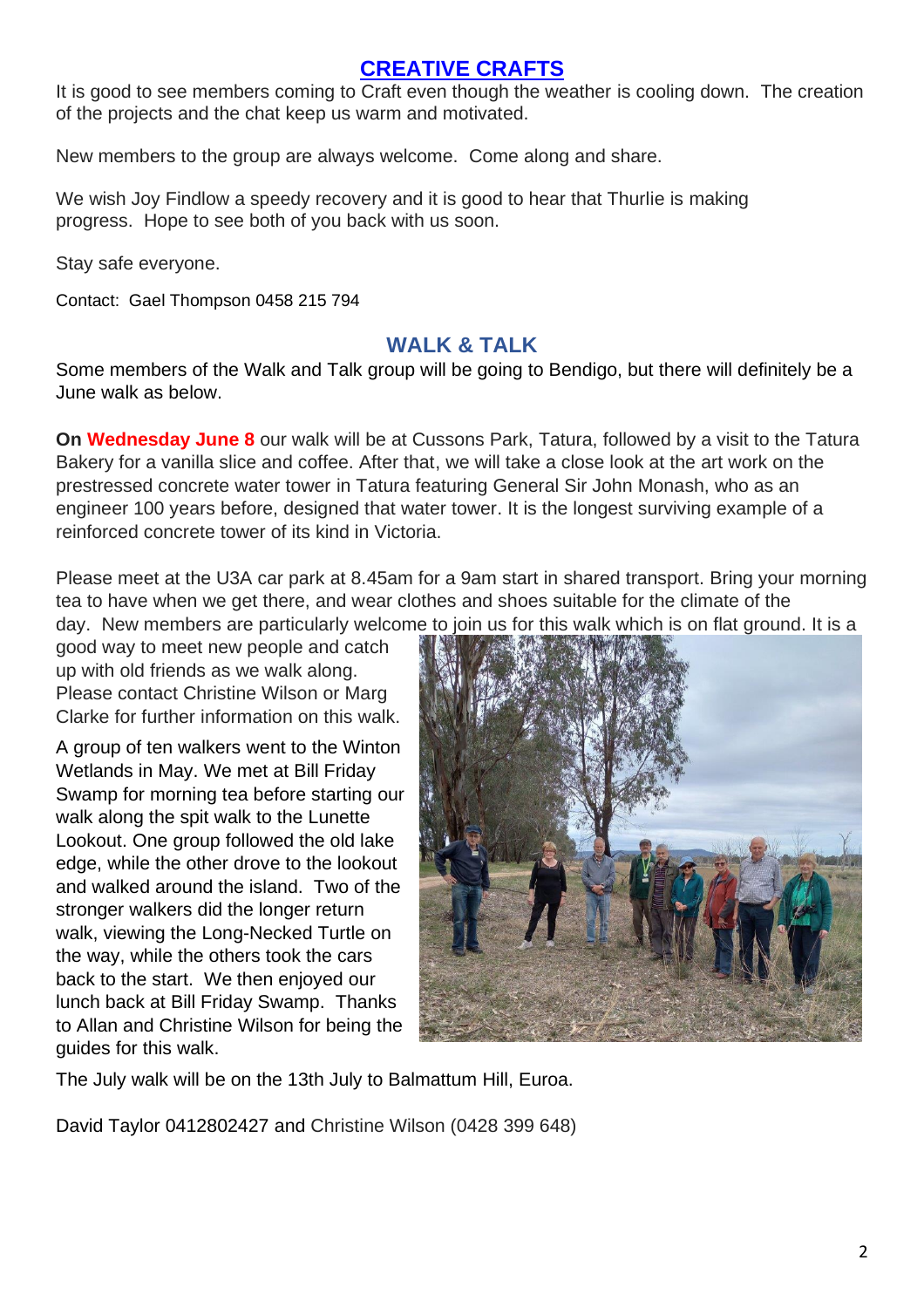## **[SCIENCE MATTERS](https://www.gvu3a.com.au/science-matters)**

The series of talks connected to the Murchison Meteorite will continue on 19 June. In this session we will look at how life on earth started, and how meteorites like the Murchison meteorites might have primed the start of life on earth. This idea (called 'panspermia) was given impetus by the discovery of organic compounds on the Murchison Meteorite. The session will begin with an excellent presentation by Martin Van Kranendonk (UNSW) about early life and astrobiology.

Derek Poulton and Allan Wilson (0427 399 648)

# **CLIMATE CONVERSATIONS – HAVE YOUR SAY**

We all have, or should have, an opinion about climate change.

As a podcaster Robert McLean is keen to hear that opinion, record your views and then publish them as a new episode of his podcast "Climate Conversations". He is keen to hear your view as this, he believes is about giving a voice to the people.

The podcast can be found at: [https://www.climactic.fm/show/climate](https://www.climactic.fm/show/climate-conversations/)[conversations/.](https://www.climactic.fm/show/climate-conversations/)



Robert is seeking volunteers to come and talk with him from 10 am on

Monday, 6 June. Each interview/recording will take about 15 minutes, maybe longer if you have some strident views that need to be expanded upon.

The interviews will be in Room 4, that's the small office, and will proceed in order of arrival. Tea, coffee and a biscuit will be available for 50 cents for anyone waiting.

Questions can be directed to Robert McLean (0400 502 199 or [r.mclean&@icloud.com](mailto:r.mclean&@icloud.com))

## **NATURAL RESOURCES AND REGIONAL DEVELOPMENT**

Natural Resources has two presentations by interesting speakers in May. Any member is welcome to come along and take part in the discussion that follows.

#### **Friday June 3; Animals in our regional eco-systems.**

Dr.Steve Wilson, from the Goulburn Broken Catchment Management Authority, using his extensive supply of photographs, will lead a discussion about the animals that share the spaces around us. This will be a really interesting session that will captivate U3A members who do not usually attend our session.

#### **Friday June 10; Regional Development**

One of the senior managers for the Hume region has been asked to present a session. Members can gain some background around Regional Development Victoria by reading their internet site. The reason for having the session is to find out more about how RDV prioritise the development projects in our region and the success they are having in this process.

Barry Croke

#### **500**

Five hundred continues on Tuesday afternoons with the earlier starting time of 3.30, finishing at 5.30.

All welcome Harry 0400 770 972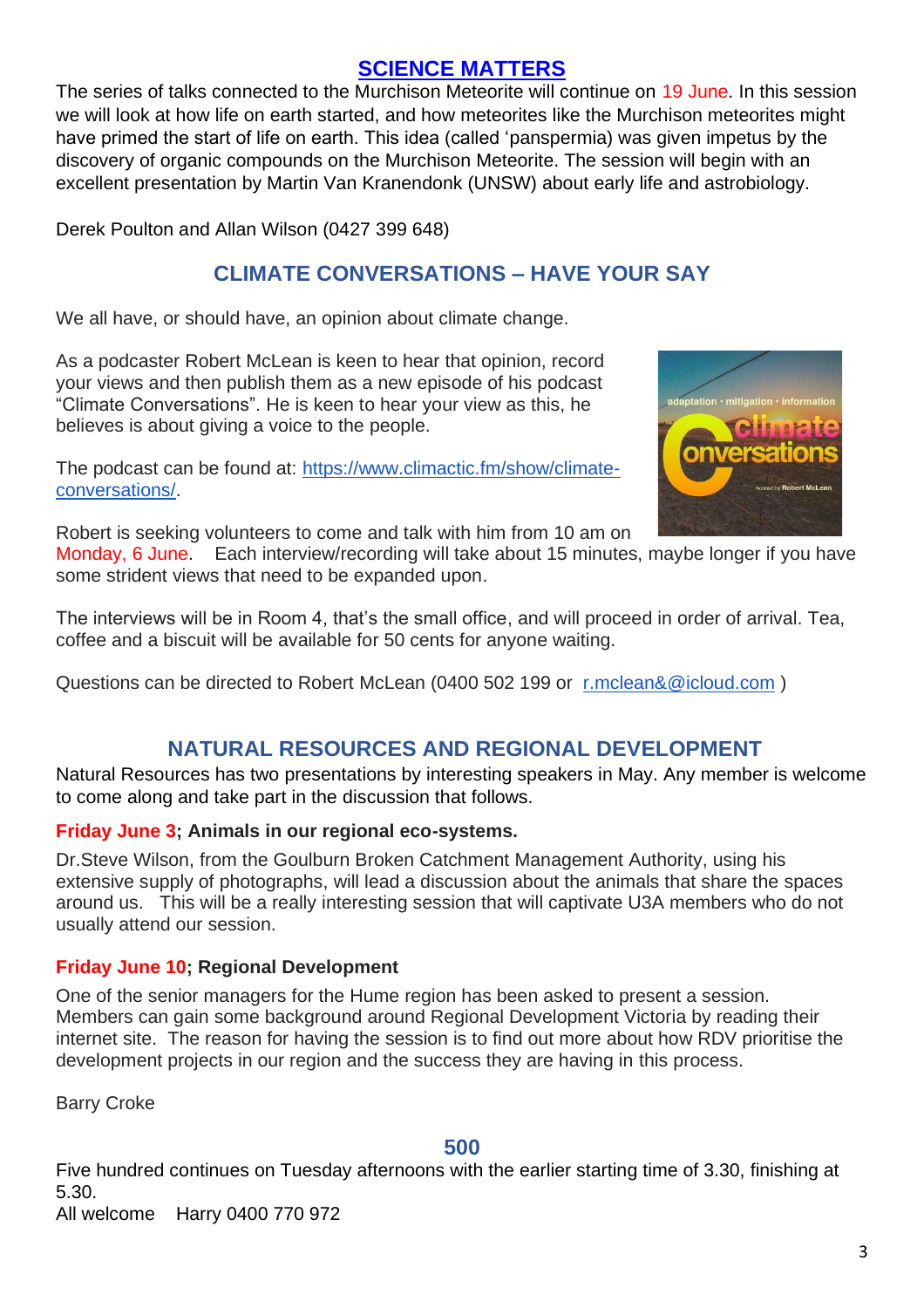## **STRENGTH AND BALANCE**

Strength and Balance is going from strength to strength. We are pleased to have welcomed some new exercisers to class this year and it has made for more fun and laughter. There is still a lot of mobility, flexibility, strength and balance happening and people are working hard to maintain their fitness which is wonderful to see.

Participants are getting together after class to go for coffee if they wish. Research has shown that group fitness is 80% social and that is why it has been so successful over the years and continues to be so. It Is much more fun puffing and panting in a group than on your own!

Class commences at **8.45 on Monday mornings** for 45 minutes except for public holidays and new people are most welcome. If you would like to join in and are unsure if it would be suitable for you, please ring me on 0402 019 552. Lyn Davidson

**MONDAY LUNCH CLUB**

The lunch group will be meeting at DEGANI RESTAURANT at Riverside Plaza every Monday in June. There is plenty of parking available. We have been allocated a carpeted room which I'm assured isn't too noisy. So, on June 6th, 13th, 20th and 27th our usual group will gather there for nice food and conversation at 12 noon. Any U3A member is welcome to join us on any of these dates. You must make a reservation by phoning Gael Thompson on 0458 215 794 by the Friday before we gather, so the numbers attending can be sent to the restaurant and they can set up the tables. Gael has kindly agreed to manage the group as I won't be available during June.

## **[WRITING4PLEASURE](https://www.gvu3a.com.au/writing-for-pleasure)**

The next meeting for the Writing Group will be on **Thursday 16th June** at the G.V. Library. Moya will be the Leader. The topics chosen by Heather are:

- 1. TEAPOTS
- 2. IT STARTED AT SEVEN (include this statement somewhere in your story)

\* **NEWS FLASH** – Regarding our end of year book - "*Spilling The Beans***".**

WE HAVE **FIVE COPIES** available, waiting for five lucky people. TO PURCHASE ONE, PLEASE SEE MARY HENEGHAN AT THE ART GROUP ON A WEDNESDAY MORNING, U3A HALL. THE COST IS \$20.00

#### **QUOTE FOR THE MONTH:**

*"AND NOW THAT YOU DON'T HAVE TO BE PERFECT, YOU CAN BE GOOD".*

 *- John Steinbeck*

CONTACT: Lyn Austin. (0468 312 602)

## **ELVIS TRIP**

Plans for the Elvis trip to Bendigo on 8 June have been finalised.

The bus will be at Esson Street at 8.15 for a prompt departure at 8.30am. We will stop at the Bendigo shopping centre for lunch and shopping, then see the Elvis Exhibition at 1.00pm. We will return via Colbinabbin to view the silo art.

We expect to return to Shepparton at approximately 5.00pm.

Please consider car sharing to the Hall and parking in Balaclava Road as there will be a number of classes at the Hall on Wednesday.

Ray Watt 0438 569 611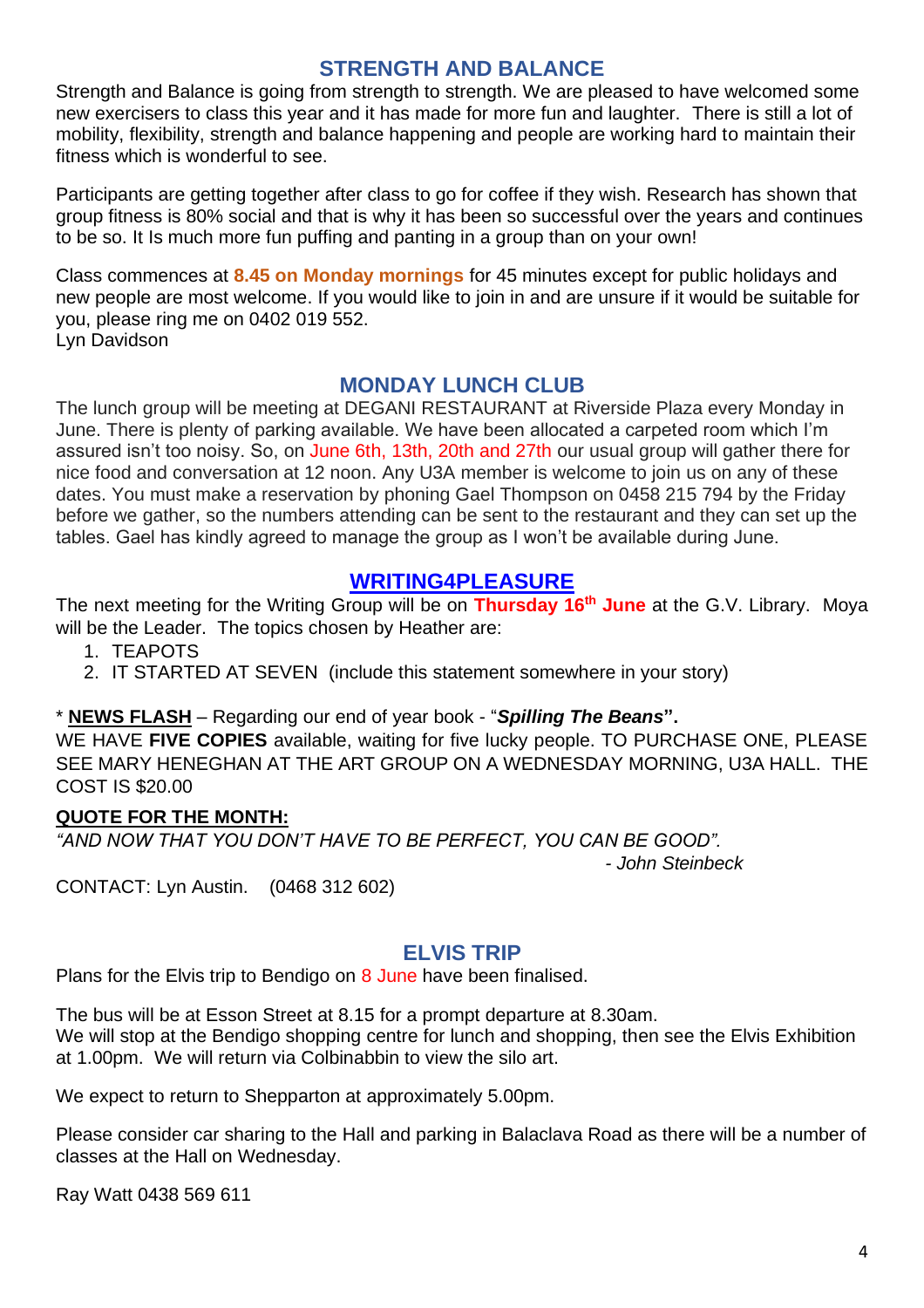## **QUIZ GROUP**

Our quiz group meets at the U3A hall on the **third Monday** of each month from 10am - midday. New members are always welcome, and you do not need to attend every month. We had 17 members at our June meeting, who enjoyed remembering details about a wide variety of different topics.

Along with general knowledge, Livia tested us on identifying photos of people and places, and having mastered the technology, we look forward to more of her visual exercises. We had heard of synonyms and antonyms, but Judy challenged us with a …nyms quiz, featuring eponyms, demonyms, toponyms, etc. It's always fun to learn new things.

After 'True or False' and morning tea, we were amused by the friendly rivalry of the team game Defenders & Challengers, with the topics of Food and Movies.

Come and join one of our entertaining mornings, Susan McCarten (Course Leader) 0437 215 130

#### **BIRD WATCHING**

Our June 15th outing will be a morning walk from the SAM car park Shepparton to the Australian Botanic Gardens, via the new bridge over the Broken River. Please meet at the U3A car park for a 9am departure or at the SAM car park 9.10. Please contact Don Roberts 0448 889 224 or Marg Clarke 0429 350 875.

The May outing was to the Broken-Boosey State Park, Drumanure, where we observed 26 species. This included Grey Fantail, and Tawny Frogmouth (both shown below), as well as Golden Whistler, Brown Treecreeper, White-plumed Honeyeater, Superb Fairywren, Eastern Rosella, Australian Hobby and the Nankeen Kestrel.



## **BOOK CLUB 3**

All members are reminded our next book club will be held at the hall in Room 3 at 11.45 on Tuesday 7June

Jan Wallace/ Rita Bloomfield.